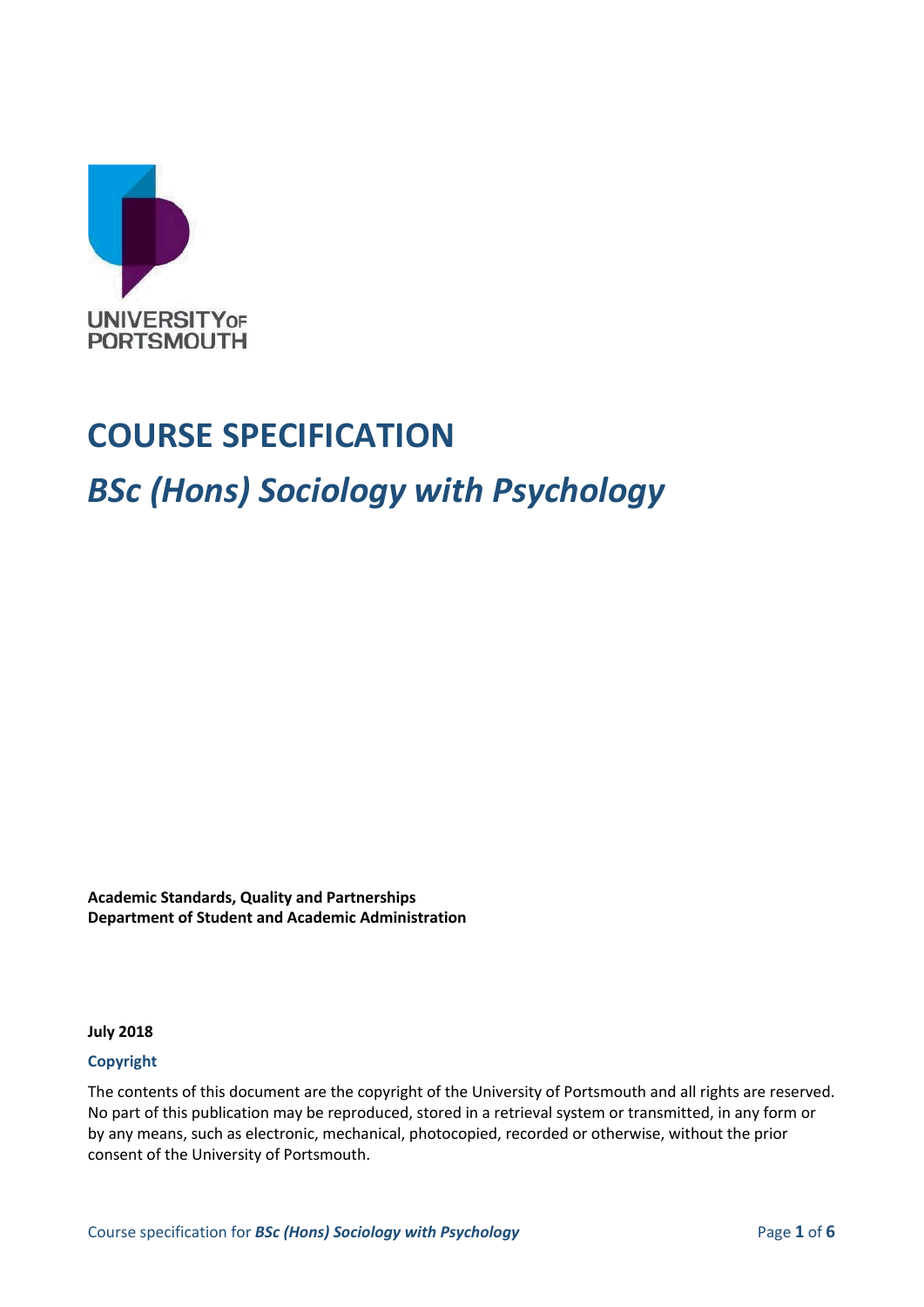# **COURSE SPECIFICATION**

Please refer to the [Course Specification Guidance Notes](http://www.port.ac.uk/departments/services/academicregistry/qmd/curriculum-framework-2019-20/filetodownload,201767,en.docx) for guidance on completing this document.

| <b>Course Title</b>                                                    | <b>BSc (Hons) Sociology with Psychology</b>             |  |
|------------------------------------------------------------------------|---------------------------------------------------------|--|
| <b>Final Award</b>                                                     | <b>BSc</b>                                              |  |
| <b>Exit Awards</b>                                                     | CertHE, DipHE                                           |  |
| Course Code / UCAS code (if applicable)                                | U1509PYC                                                |  |
| Mode of study                                                          | <b>Full time</b>                                        |  |
| Mode of delivery                                                       | Campus, Sandwich (Optional)                             |  |
| Normal length of course                                                | 3 years, 4 years with placement                         |  |
| Cohort(s) to which this course specification<br>applies                | From September 2019 intake onwards                      |  |
| <b>Awarding Body</b>                                                   | University of Portsmouth                                |  |
| <b>Teaching Institution</b>                                            | University of Portsmouth                                |  |
| Faculty                                                                | <b>Faculty of Humanities and Social Sciences</b>        |  |
| School/Department/Subject Group                                        | School of Education and Sociology; Sociology and Social |  |
|                                                                        | Psychology Subject Group                                |  |
|                                                                        | https://www.port.ac.uk/about-us/structure-and-          |  |
| School/Department/Subject Group webpage                                | governance/organisational-structure/our-academic-       |  |
|                                                                        | structure/faculty-of-humanities-and-social-             |  |
|                                                                        | sciences/school-of-education-and-sociology              |  |
| Course webpage including entry criteria                                | https://www.port.ac.uk/study/courses/bsc-hons-          |  |
|                                                                        | sociology-with-psychology                               |  |
| Professional and/or Statutory Regulatory<br><b>Body accreditations</b> | Not applicable                                          |  |
| <b>Quality Assurance Agency Framework for</b>                          | Level 4, 5, 6                                           |  |
| <b>Higher Education Qualifications (FHEQ) Level</b>                    |                                                         |  |

This course specification provides a summary of the main features of the course, identifies the aims and learning outcomes of the course, the teaching, learning and assessment methods used by teaching staff, and the reference points used to inform the curriculum.

This information is therefore useful to potential students to help them choose the right course of study, to current students on the course and to staff teaching and administering the course.

Further detailed information on the individual modules within the course may be found in the relevant module descriptors and the Course Handbook provided to students on enrolment.

Please refer to the [Module Web Search](https://register.port.ac.uk/ords/f?p=111:1:0:::::) for further information on the course structure and modules.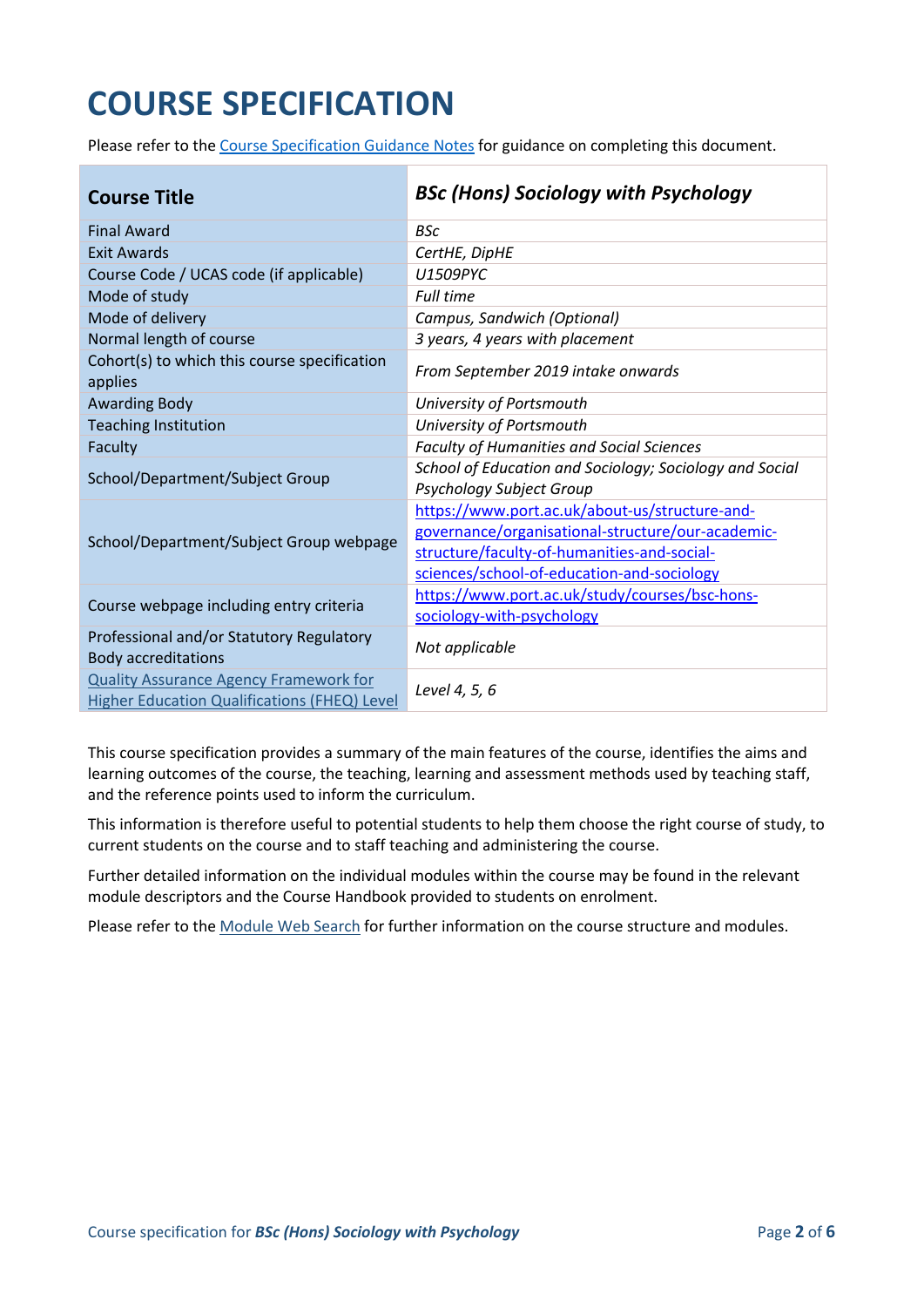# **Educational aims of the course**

- To offer students a sound knowledge and understanding of Sociology and Social Psychology including theoretical, empirical, and methodological debates within the disciplines
- To enable students to understand and apply key concepts, approaches and critiques within the fields of Sociology and Social Psychology and to develop an appreciation for their contested nature
- To equip students with the skills and the knowledge required to maximise career and postgraduate study opportunities
- To encourage critical thinking about a range of social, sociological, and social psychological issues in a global context
- To establish a framework for students to follow a flexible, coherent programme of study
- To provide students with the opportunity to develop the necessary transferable skills for lifelong learning and graduate employment in the context of changing labour markets
- To support students gaining experience and skills relevant to employment or further study within the Sociology subject area by choosing relevant work placement and/or study abroad options

# **Course Learning Outcomes and Learning, Teaching and Assessment Strategies**

The Quality Assurance [Agency for Higher Education \(QAA\)](http://www.qaa.ac.uk/en) sets out a national framework of qualification levels, and the associated standards of achievement are found in their [Framework for Higher Education](http://www.qaa.ac.uk/publications/information-and-guidance/publication/?PubID=2718#.WpmPXWrFL3i)  [Qualifications](http://www.qaa.ac.uk/publications/information-and-guidance/publication/?PubID=2718#.WpmPXWrFL3i) document.

The Course Learning Outcomes for this course are outlined in the tables below.

#### **A. Knowledge and understanding of:**

*Graduates will have knowledge and understanding of Sociology*. In order to show this they will be able to:

| LO<br>number   | <b>Learning outcome</b>                                                                                                                                                                           | <b>Learning and</b><br><b>Teaching</b><br>methods                           | <b>Assessment</b><br>methods                                                 |
|----------------|---------------------------------------------------------------------------------------------------------------------------------------------------------------------------------------------------|-----------------------------------------------------------------------------|------------------------------------------------------------------------------|
| A1             | Demonstrate an understanding of the range of classical<br>and contemporary sociological theories, and concepts,<br>as well as the scientific underpinning of social<br>psychology as a discipline | These outcomes<br>are developed<br>through a<br>combination of<br>lectures, | Essays, exams,<br>reports,<br>portfolios,<br>dissertation,<br>presentations, |
| A2             | Evaluate the strengths and weaknesses of the range of<br>sociological and social psychological research methods                                                                                   | seminars,<br>workshops, and<br>independent                                  | seminar<br>performance,<br>briefing papers,                                  |
| A3             | Identify distinctively sociological and social<br>psychological understandings of self and cultural<br>identities                                                                                 | study. Delivery<br>methods vary<br>based on the<br>topics being             | posters, and in<br>group and<br>individual work                              |
| A4             | Appreciate the inter-relationships between the local and<br>the global in sociological analysis                                                                                                   | covered                                                                     |                                                                              |
| A <sub>5</sub> | Discuss social diversity and inequality and their impact<br>on the lives of individuals and groups, as well as<br>recognising the subjective and variable nature of<br>individual experience      |                                                                             |                                                                              |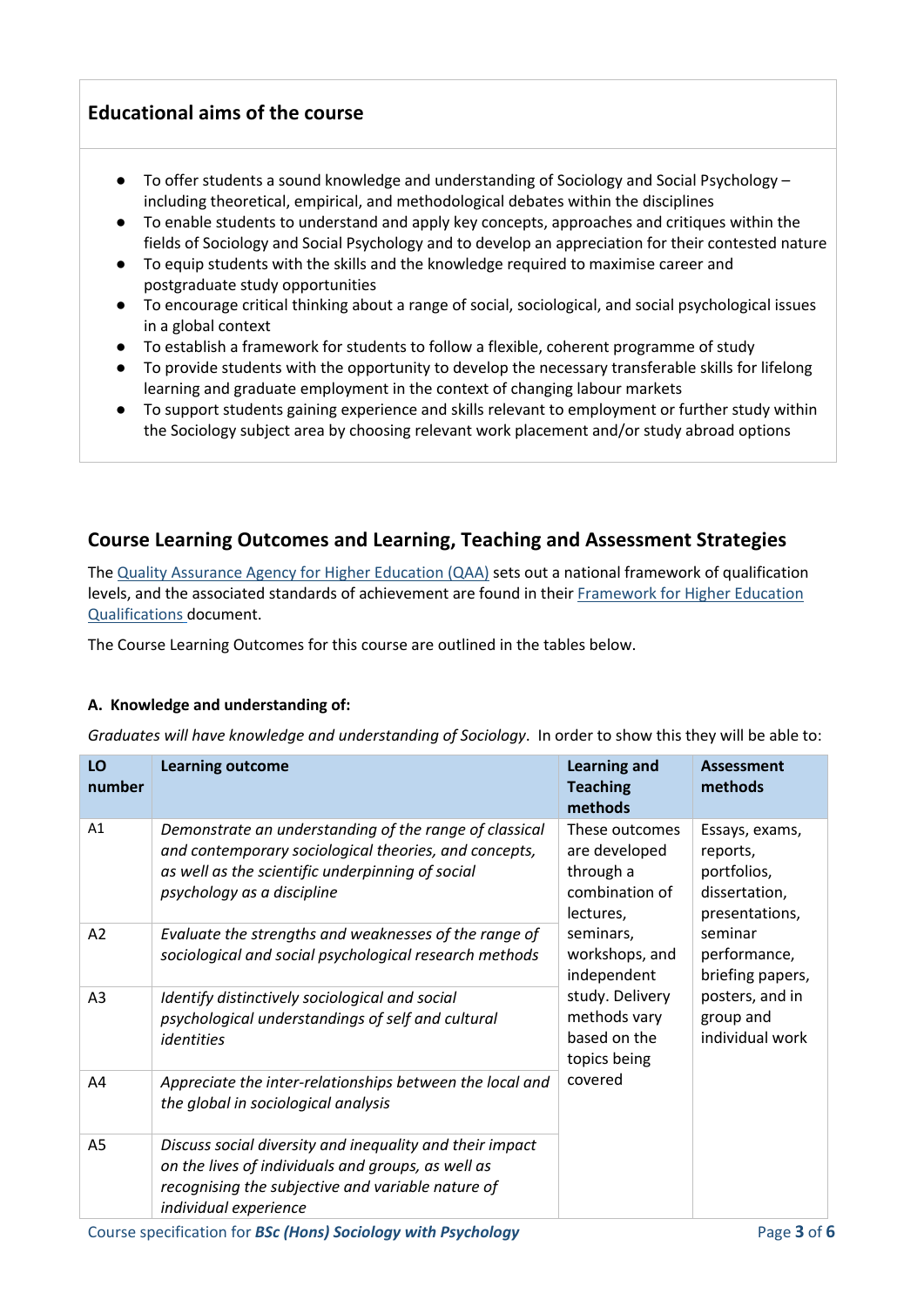#### **B. Cognitive (Intellectual or Thinking) skills, able to:**

| LO<br>number   | <b>Learning outcome</b>                                                                                        | <b>Learning and</b><br><b>Teaching</b><br>methods                                  | <b>Assessment</b><br>methods                |
|----------------|----------------------------------------------------------------------------------------------------------------|------------------------------------------------------------------------------------|---------------------------------------------|
| <b>B1</b>      | Assess the merits of competing theories and<br>explanations                                                    | These outcomes<br>are primarily<br>developed                                       | Essays, exams,<br>reports,<br>portfolios,   |
| <b>B2</b>      | Gather, retrieve, and synthesise information                                                                   | through<br>discussions                                                             | dissertation,<br>presentations,             |
| B <sub>3</sub> | Make reasoned arguments supported by appropriate<br>evidence                                                   | (normally in<br>seminars and<br>workshops) and                                     | seminar<br>performance,<br>briefing papers, |
| <b>B4</b>      | Review and evaluate evidence, including texts                                                                  | via supported<br>independent                                                       | posters, and in<br>group and                |
| <b>B5</b>      | Develop the ability to reflect on their own accumulation<br>of knowledge and make use of constructive feedback | learning. The<br>delivery method<br>varies based on<br>the topics being<br>covered | individual work                             |

*Graduates will have critical thinking skills.* In order to show this they will be able to:

#### **C. Practical (Professional or Subject) skills, able to:**

*Graduates will be problem solvers with a creative, entrepreneurial mindset.* In order to show this they will be able to:

| LO<br>number   | <b>Learning outcome</b>                                                                                                                                    | <b>Learning and</b><br><b>Teaching</b><br>methods                                                                         | <b>Assessment</b><br>methods                               |
|----------------|------------------------------------------------------------------------------------------------------------------------------------------------------------|---------------------------------------------------------------------------------------------------------------------------|------------------------------------------------------------|
| C <sub>1</sub> | Demonstrate competence in using major theoretical<br>perspectives and concepts in sociology and social<br>psychology, and their application to social life | These outcomes<br>are developed<br>through a<br>combination of                                                            | Essays, exams,<br>reports,<br>portfolios,<br>dissertation, |
| C <sub>2</sub> | Analyse, assess, and communicate empirical<br>sociological and social psychological information                                                            | lectures,<br>seminars,<br>workshops, and                                                                                  | presentations,<br>seminar<br>performance,                  |
| C <sub>3</sub> | Identify a range of different research strategies and<br>methods and comment on their relative advantages and<br>disadvantages                             | independent<br>study. Delivery<br>posters, and in<br>methods vary<br>group and<br>based on the<br>topics being<br>covered | briefing papers,<br>individual work                        |
| C <sub>4</sub> | Conduct sociological and/or social psychological<br>research in a preliminary way                                                                          |                                                                                                                           |                                                            |
| C <sub>5</sub> | Undertake and present scholarly work demonstrating<br>initiative and time management                                                                       |                                                                                                                           |                                                            |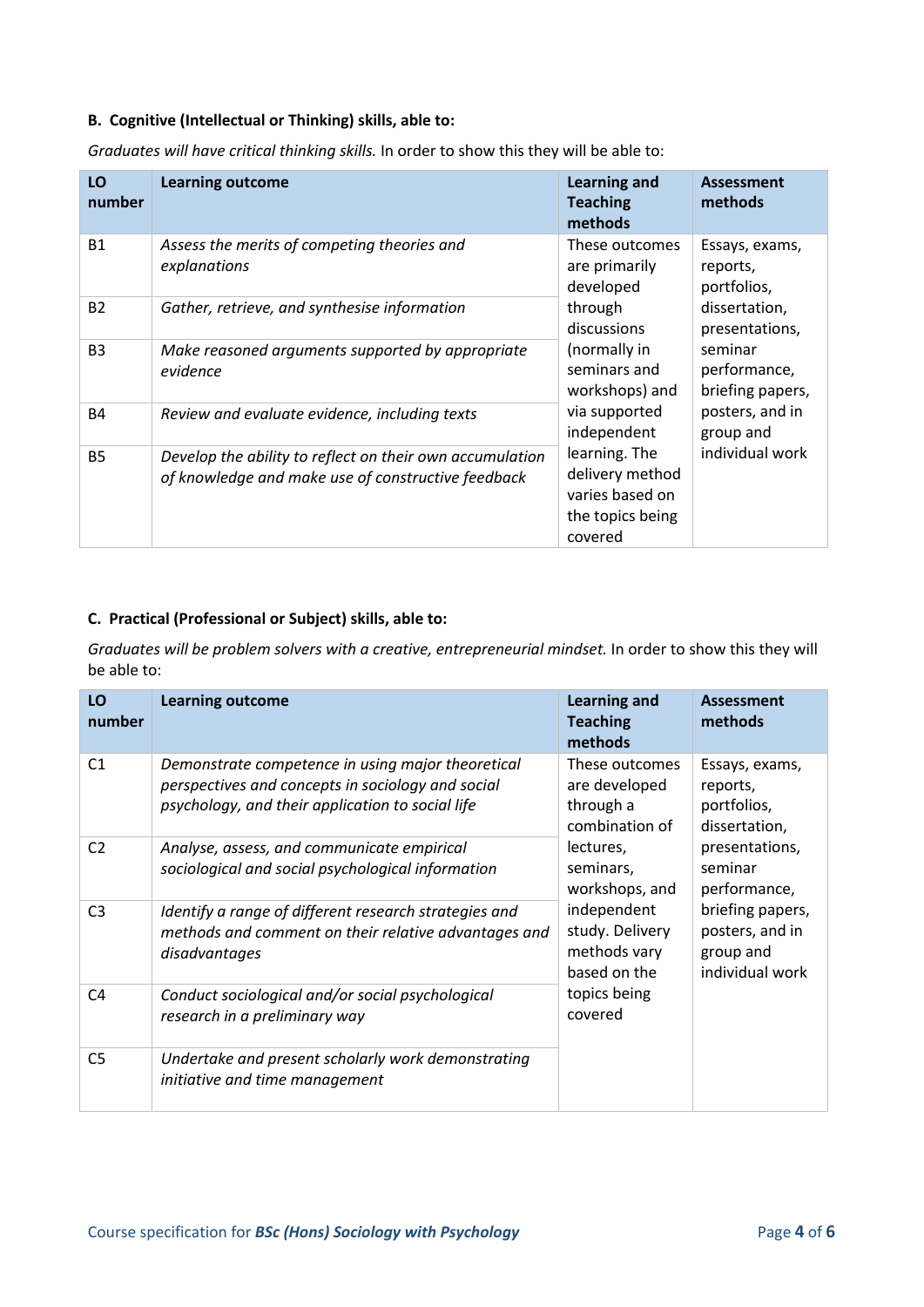#### **D. Transferrable (Graduate and Employability) skills, able to:**

*Graduates will be effective communicators. Graduates will be global citizens with an awareness of how issues of ethics and corporate social responsibility affect professional practice.*

In order to show this they will be able to:

| LO<br>number   | <b>Learning outcome</b>                                                                   | <b>Learning and</b><br><b>Teaching</b><br>methods                                                          | <b>Assessment</b><br>methods                |
|----------------|-------------------------------------------------------------------------------------------|------------------------------------------------------------------------------------------------------------|---------------------------------------------|
| D <sub>1</sub> | Synthesise, analyse, and present material in a variety of<br>formats                      | These outcomes<br>are developed<br>through a                                                               | Essays, exams,<br>reports,<br>portfolios,   |
| D <sub>2</sub> | Apply quantitative and qualitative techniques                                             | combination of<br>lectures,                                                                                | dissertation,<br>presentations,             |
| D <sub>3</sub> | Demonstrate communication and information<br>technology skills                            | seminars,<br>workshops, and<br>independent                                                                 | seminar<br>performance,<br>briefing papers, |
| D <sub>4</sub> | Work as a member of a group, lead a small team, and<br>work independently                 | posters, and in<br>study. Delivery<br>methods vary<br>group and<br>based on the<br>topics being<br>covered | individual work                             |
| D <sub>5</sub> | Define and seek solutions to problems through logical,<br>critical, and creative thinking |                                                                                                            |                                             |

# **Academic Regulations**

The current University of Portsmouth [Academic Regulations](http://www.port.ac.uk/departments/services/academicregistry/qmd/assessmentandregulations/) will apply to this course.

# **Support for Student Learning**

The University of Portsmouth provides a comprehensive range of support services for students throughout their course, details of which are available at the [MyPort](http://myport.ac.uk/) student portal.

In addition to these University support services this course also provides dedicated induction activities and student tutorial programmes which are specifically designed to support the transition of direct entry students to the requirements for studying at University.

# **Evaluation and Enhancement of Standards and Quality in Learning and Teaching**

The University of Portsmouth undertakes comprehensive monitoring, review and evaluation of courses within clearly assigned staff responsibilities. Student feedback is a key feature in these evaluations, as represented in our [Policy for Listening to and Responding to the Student Voice](http://policies.docstore.port.ac.uk/policy-069.pdf) where you can also find further information.

# **Reference Points**

The course and outcomes have been developed taking account of:

*Insert additional reference points or delete as required*

- [University of Portsmouth Curriculum Framework Specification](http://policies.docstore.port.ac.uk/policy-217.pdf?_ga=2.154772414.760286628.1597679298-1988679069.1597080872)
- [University of Portsmouth Education Strategy 2016 -](http://policies.docstore.port.ac.uk/policy-187.pdf) 2020
- [University of Portsmouth Code of Practice for Work-based and Placement Learning](http://policies.docstore.port.ac.uk/policy-151.pdf)
- [Quality Assurance Agency UK Quality Code for Higher Education](https://www.qaa.ac.uk/docs/qaa/quality-code/revised-uk-quality-code-for-higher-education.pdf?sfvrsn=4c19f781_8)
- [Quality Assurance Agency Qualification Characteristic Statements](https://www.qaa.ac.uk/quality-code/supporting-resources)

Course specification for *BSc (Hons) Sociology with Psychology* Page **5** of **6**